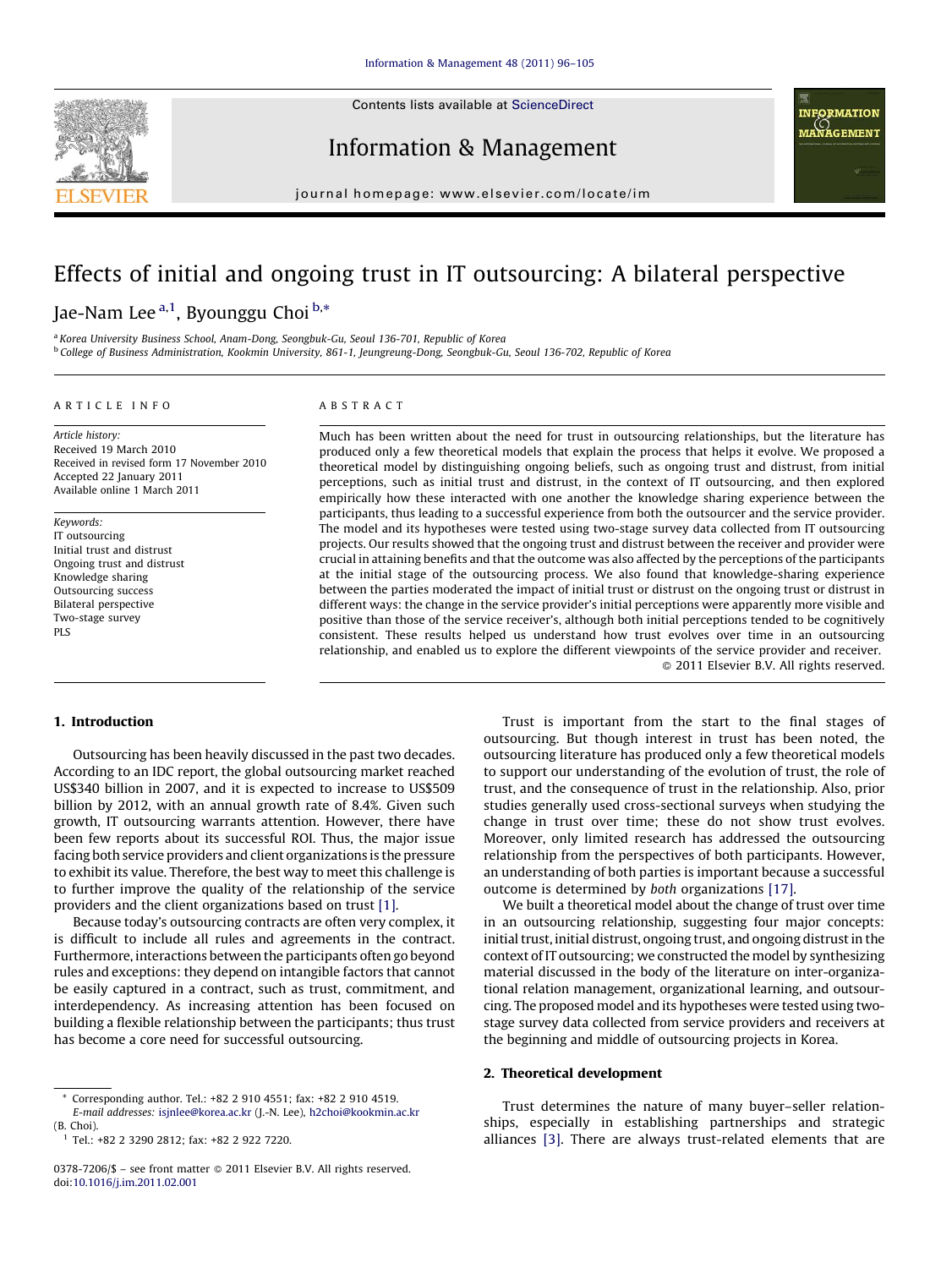intangible and not well defined in any contract. Relationships based on a formal contract and rooted in trust strengthen the bond between clients and their service providers. There is also evidence showing that outsourcing projects in the 1990s shifted from contractual to trust-based relationships. Thus, forming effective trust-based relationships has been perceived as a key predictor of outsourcing success [\[10\]](#page--1-0).

However, a trust-based relationship does not always generate the best outsourcing relationships: we believed that trust was necessary but not sufficient to ensure success. Nevertheless, a better understanding of trust is crucial for the success of the project. For this reason, we explored the change in trust in outsourcing relationships over time and its impact on outsourcing success.

A number of studies have tried to explain trust in outsourcing through correlation analysis among trust-related variables or between trust-related variables and outsourcing success. However, these studies have not conceptualized and defined the evolving process of trust over time, presumably because the results have small business implications [\[18\]](#page--1-0). Part of the problem in these studies was that they did not distinguish trust from other similar constructs such as cooperation and confidence. Despite the various theories pertinent to trust, such as social exchange theory and social network theory, there are few integrative ideas that have provided an indepth analysis of the change of trust, which requires a differentiation among factors contributing to trust and its outcomes.

With these motivations, our study started by proposing an outsourcing relationship trust model to provide a better understanding of how trust evolves over time and its impact on outsourcing benefits as shown in Fig. 1.

## 2.1. Distinction between initial belief and ongoing belief

Trust is a widely studied constructs in the social exchange literature. It plays a critical role in the development of long-term relationships as well as in facilitating exchange relationships. This is perceived as a dynamic process since the parties mutually demonstrate their trustworthiness through specific sequential interaction. Thus it should be considered as process-oriented rather than an outcome- or input-oriented concept. This dynamic nature of trust is the key premise for the distinction between initial trust and ongoing trust [\[11\].](#page--1-0)

Trust can be considered as having two parts, relational vs. dispositional. Relational trust pertains to the relationships in the dyad [\[21\]](#page--1-0), while dispositional trust refers to an individual trait that reflects one partner's expectation about the actions of the other [\[6\].](#page--1-0) Thus relational trust is probably based on experience and interaction rather than an individual trait. Another important implication is that inter-organizational trust describes the extent to which organizational members have a collectively held trust orientation towards their partner. This collective held trust helps explain how interorganizational trust can prevail despite the continuous turnover of different personnel in the firms. Moreover, a collectively held trust makes it possible to analyze trust at the organizational level.

According to Krishnan et al., inter-organizational trust is relational and collectively oriented. Such a form of trust is probably based on experience and interaction with a partner who has been influenced by an organizational culture. Hence, it is dynamic, due to the time factor and historical element involved. However, there are obviously dynamic effects that occur at the first meeting of both parties. These are not drawn from experience or a prior history of interaction.

Thus we decided to add a construct termed initial trust. Because trust is a set of expectations shared by a group in the organization, we posited that initial trust involves the willingness to trust others without prior knowledge of their background [\[14\]](#page--1-0). Thus it is not based on any prior experience but on an assumption that being a member of the organization is enough to assess the trustworthiness of an individual; i.e., it is one party's positive belief that the other party would perform actions that will result in beneficial outcomes without any firsthand information and experience of the other party.

However, unlike initial trust, ongoing trust is dynamic whether it is in a new or ongoing relationship; i.e., it is likely to be modified over time due to experiences and interactions with partners. Thus, ongoing trust is the positive belief of a party in an exchange relationship about a partner's reliability and integrity; they result from observing actual interactions.

# 2.2. Trust and distrust

Though many researchers have described trust as crucial to inter-organizational relationships, few have considered the effects of distrust [\[13\]](#page--1-0). Distrust can be viewed as negative expectations towards other partners [\[20\].](#page--1-0) Initial distrust refers to the unwillingness of one party to trust other parties. Similarly, ongoing distrust is the belief that the other party's actions will lead to unacceptable outcomes. In the context of our study,



Fig. 1. The research model of the change of outsourcing relationship trust.